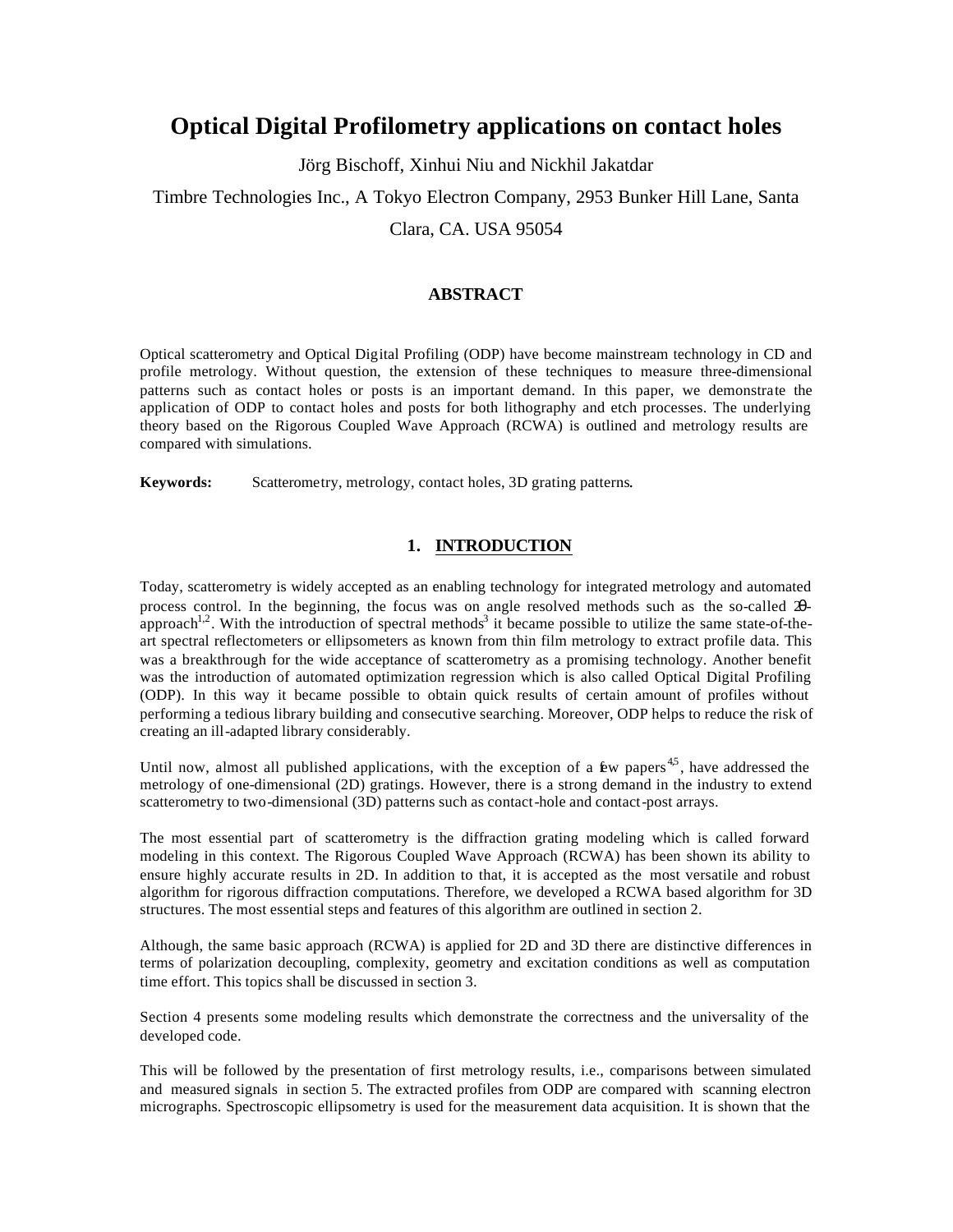Optical Digital Profilometry provides an accurate, inexpensive, and non-destructive profile metrology for the 3D patterns.

## **2. THEORY**

Modal methods are acknowledged to be the most effective techniques to calculate the rigorous diffraction from periodic patterns. They are assigned to the differential frequency domain methods. Particularly, the Modal Methods with Fourier Expansion (MMFE) which include the RCWA as a kind of sub class are widely preferred due to its versatility and relative ease of implementation. According to the high interest, the RCWA for 2D features has gained a high level of maturity. Early issues, particularly the failing of the algorithm for thick layers and the bad convergence in TM-polarization have been successfully removed with the use of recurrence coupling schemas such as the scattering matrix approach <sup>6</sup> and with the apllication of the correct Fourier factorization of products<sup>7</sup>. The only remaining issue is the inappropriate adaption of the boundary condition for TM-polarized light which may cause convergence problems for strong metallic materials <sup>8</sup>. However, it has already been shown that this can also be covered within the frame of the RCWA<sup>9</sup>. Since the computation effort increases, this extension should only be applied to cases where the standard RCWA fails.

After successfully solving of the convergence problems, the exp ansion of the MMFE to 3D patterns was launched  $10,11$ . In the following the most essential steps of the 3D RCWA algorithm will be sketched. A more detailed description can also be found  $12$ . An distinctive feature of the RCWA in comparison to other methods (e.g., the differential method) is the slicing of a given profile resulting in stair case approximation. Within one slice, the refraction index and therefore its permittivity is assumed to be independent on the normal direction z, i.e.,  $\varepsilon(x,y,z) \rightarrow \varepsilon(x,y)$ .

#### 2.1 Solution for a slice

The first step is the solution of the diffraction problem for one slice. To this end, at first a system of differential equations is derived from the time harmonic Maxwell's equations which can be written as:<br> $P, P, P, P, P, P, P$ 

$$
curl \tilde{H}(P) = j\mathbf{e}(P) \cdot \tilde{E}(P)
$$
  
\n
$$
curl \tilde{E}(P) = j \cdot \tilde{H}(P)
$$
 (1)

In order to make the electric and magnetic field strengths dimensionless the normalization  $\omega/c = 1$  and  $\mu =$ 1 was utilized. In equation (1), every field vector has an additional vector character due to the modal decomposition leading to a sum over components m,n. For numerical reasons the higher orders have to be truncated. The total number of orders N which is kept in the computations is called truncation number. With:

$$
\frac{\partial}{\partial \vec{r}} = \frac{\partial}{\partial z} \hat{e}_z + j(\boldsymbol{b}_x \cdot \hat{e}_x + \boldsymbol{b}_y \cdot \hat{e}_y)
$$
(2)

applied to (1), the normal components of the electromagnetic field can be expressed by the tangential components. Inserting this equations again into the remaining four Maxwell equations for the tangential components results finally in a first order differential equation system:

$$
\frac{\partial}{\partial z} \begin{pmatrix} E_y \\ E_x \\ H_y \\ H_z \end{pmatrix} = \begin{pmatrix} 0 & D_1 \\ D_2 & 0 \end{pmatrix} \begin{pmatrix} E_y \\ E_x \\ H_y \\ H_z \end{pmatrix}
$$
\n(3)

The zero matrices appearing in the main diagonal reveal the transversal character of the electromagnetic field. The correct application of Li's factorization rules<sup>11</sup> for product ends up with the following expressions for the 2N x 2N submatrices  $D_1$  and  $D_2$ :

$$
D_1 = j \cdot \begin{pmatrix} \boldsymbol{b}_y \cdot [\boldsymbol{e}]]^{-1} \cdot \boldsymbol{b}_x & 1 - \boldsymbol{b}_y \cdot [\boldsymbol{e}]]^{-1} \cdot \boldsymbol{b}_y \\ \boldsymbol{b}_x \cdot [\boldsymbol{e}]]^{-1} \cdot \boldsymbol{b}_x - 1 & - \boldsymbol{b}_x \cdot [\boldsymbol{e}]]^{-1} \cdot \boldsymbol{b}_y \end{pmatrix} ; \quad D_2 = j \cdot \begin{pmatrix} - \boldsymbol{b}_y \cdot \boldsymbol{b}_x & \boldsymbol{b}_y^2 - [\boldsymbol{e}]] \\ [\boldsymbol{e}]] - \boldsymbol{b}_x^2 & \boldsymbol{b}_y \cdot \boldsymbol{b}_x \end{pmatrix}
$$
(4)

The computation of the particular  $\varepsilon$ -matrices is given by formulas (4) through (9) in  $^{11}$ .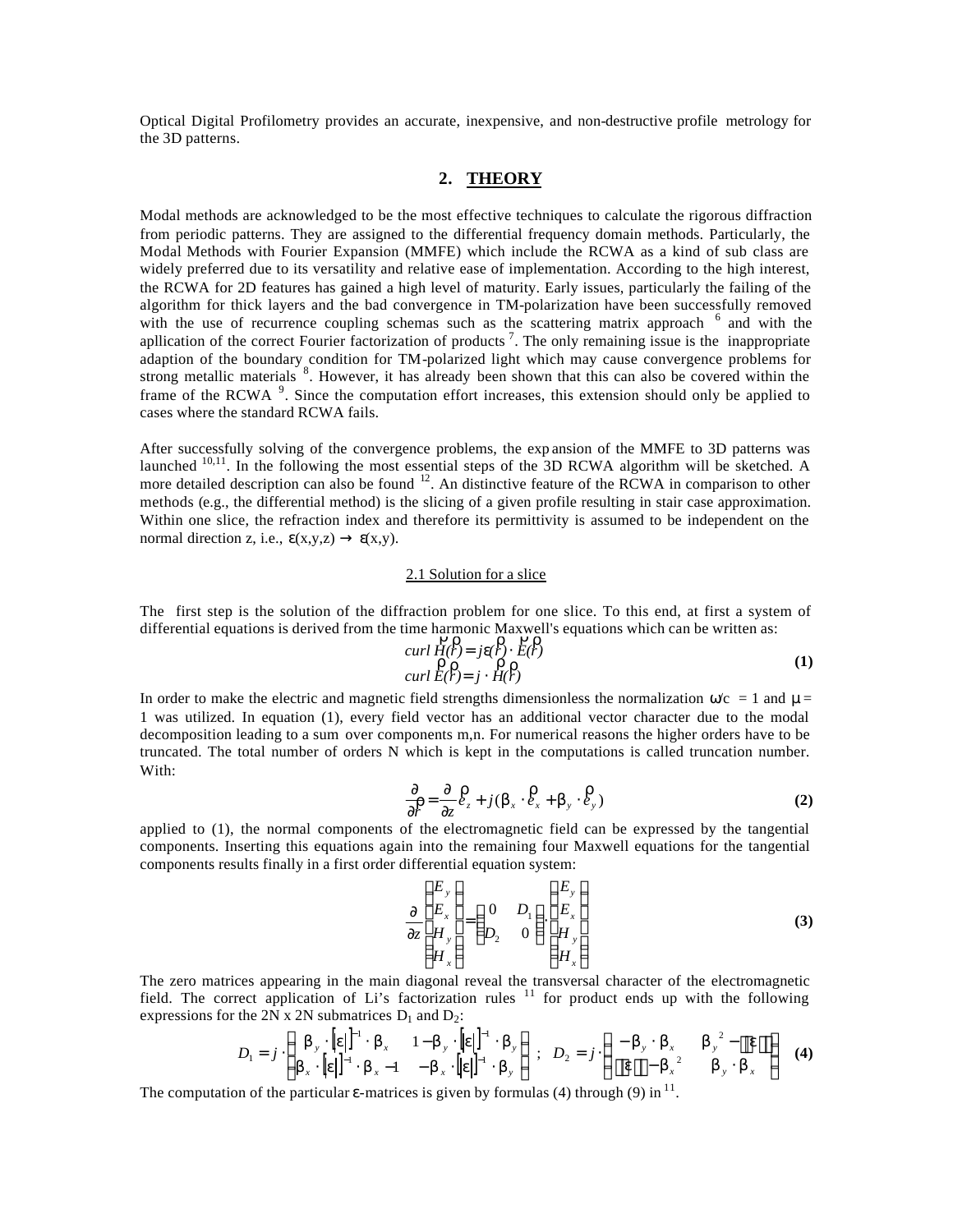Equation (3) could be solved by means of a diagonalization. However, a more efficient approach can be derived by making use of the ε-independence on the normal direction within a slice. Another differentiation of (3) for the normal direction z results in a second order differential equation system:

$$
\frac{\partial^2}{\partial z^2} \begin{pmatrix} E_y \\ E_x \\ H_y \\ H_x \end{pmatrix} = \begin{pmatrix} D_e & 0 \\ 0 & D_h \end{pmatrix} \cdot \begin{pmatrix} E_y \\ E_x \\ H_y \\ H_y \end{pmatrix}
$$
\n(5)

with:  $D_e = D_1 \cdot D_2$  and  $D_h = D_2 \cdot D_1$ .

In the next step, this system is reduced to single differential equations by means of a diagonalization of the matrix  $D_1$  which can be written as  $D_1 = W_1 \cdot L_1 \cdot W_1^{-1}$ . Physically, the transition from  $D_1$  means the transition from the Rayleigh modes that propagate in the superstrate, substrate or in homogeneous layers to the Bragg modes that propagate in the periodic layer. The transfer matrix **W** is the matrix which comprise the eigenvectors of the characteristic matrix  $D_1$  (or  $D_2$ ) of the layer and the diagonal matrix  $\Lambda$  comprises the Eigen values  $λ$ . The fundamental solution system of the second order differential equation for the order m,n is:

$$
S_{m,n}(z) = u_{m,n}(z_0) \cdot \exp\{-q_{m,n} \cdot (z - z_0)\} + d_{m,n}(z_0) \cdot \exp\{+q_{m,n} \cdot (z - z_0)\}\tag{6}
$$

where the q<sub>m,n</sub> are the complex square roots of the eigenvalues  $\lambda_{mn}$ . The two basic solutions u<sub>m,n</sub> and d<sub>m,n</sub> can be considered as waves that run up and down, respectively.

#### 2.2 Matrix coupling

For the remainder of the solution we will stick closely to the algorithms which are described in detail in Li's paper <sup>6</sup>. Once, the solutions, i.e., the eigen decompositions, for the various slices are obtained, the total solution can be assembled by making use of the boundary conditions of the electromagnetic field. The tangential field components are equivalent across a flat interface (flatness was a precondition for the slicing). This leads to formula  $(2a)$  in  $<sup>6</sup>$  which couples the up and down waves across the interface. The</sup> Bragg waves propagate independly from each other within a slice:

$$
\begin{pmatrix} u_{m,n}(z_0+t) \\ d_{m,n}(z_0+t) \end{pmatrix} = \begin{pmatrix} \exp(-q_{m,n} \cdot t) & 0 \\ 0 & \exp(+q_{m,n} \cdot t) \end{pmatrix} \cdot \begin{pmatrix} u_{m,n}(z_0) \\ d_{m,n}(z_0) \end{pmatrix}
$$
 (7)

Herein, t is the thickness of slice i and  $z<sub>0</sub>$  is the absolute coordinate of the interface in normal direction. After reformulation and involvement of the propagation step, one obtains the explicit formulas (5-7) in  $6$  for the coupling between the up and down waves across one full slice, comprising one interface crossing and one propagation step. Herein the matrices **t** and  $\bar{t}$  are called interface and layer matrix, respectively.

Now, it would be straightforward to couple all these solutions together resulting eventually in an expression that relates the fields, or up and down waves, respectively, at the front side  $u^{(f)}$  and  $d^{(f)}$  of the grating stack with those on the back side  $u^{(b)}$  and  $d^{(b)}$  connected by a transfer matrix. The fields are shown schematically in figure 1. However, what we are really aiming at is a relation between the cause and response fields, i.e., between d<sup>(f)</sup> and (often dropped) u<sup>(b)</sup> as excitation fields on the one hand, and d<sup>(b)</sup> and u<sup>(f)</sup> as detection fields on the other hand. This means one has to reformulate the transfer matrix which may lead to an ill-posed matrix inversion problem. However, this should be avoided because of the numerical instabilities and bad convergence. Instead of, the so-called scattering matrix (S-matrix) approach was introduced to overcome this convergence and stability issue. Unlike the transfer matrix approach, the S-matrix approach relates the cause and response waves from the beginning:

$$
\begin{pmatrix} u^{(f)} \\ d^{(b)} \end{pmatrix} = (S) \cdot \begin{pmatrix} d^{(f)} \\ u^{(b)} \end{pmatrix} = \begin{pmatrix} r^f & t^b \\ t^f & r^b \end{pmatrix} \cdot \begin{pmatrix} d^{(f)} \\ u^{(b)} \end{pmatrix}
$$
 (8)

The S-matrix consists of four usually densely populated submatrices. If one drops the excitation from the back side the submatrix  $r^f$  gives the reflection at the front side and the matrix  $t^f$  gives the transmission at the back side for front side excitation.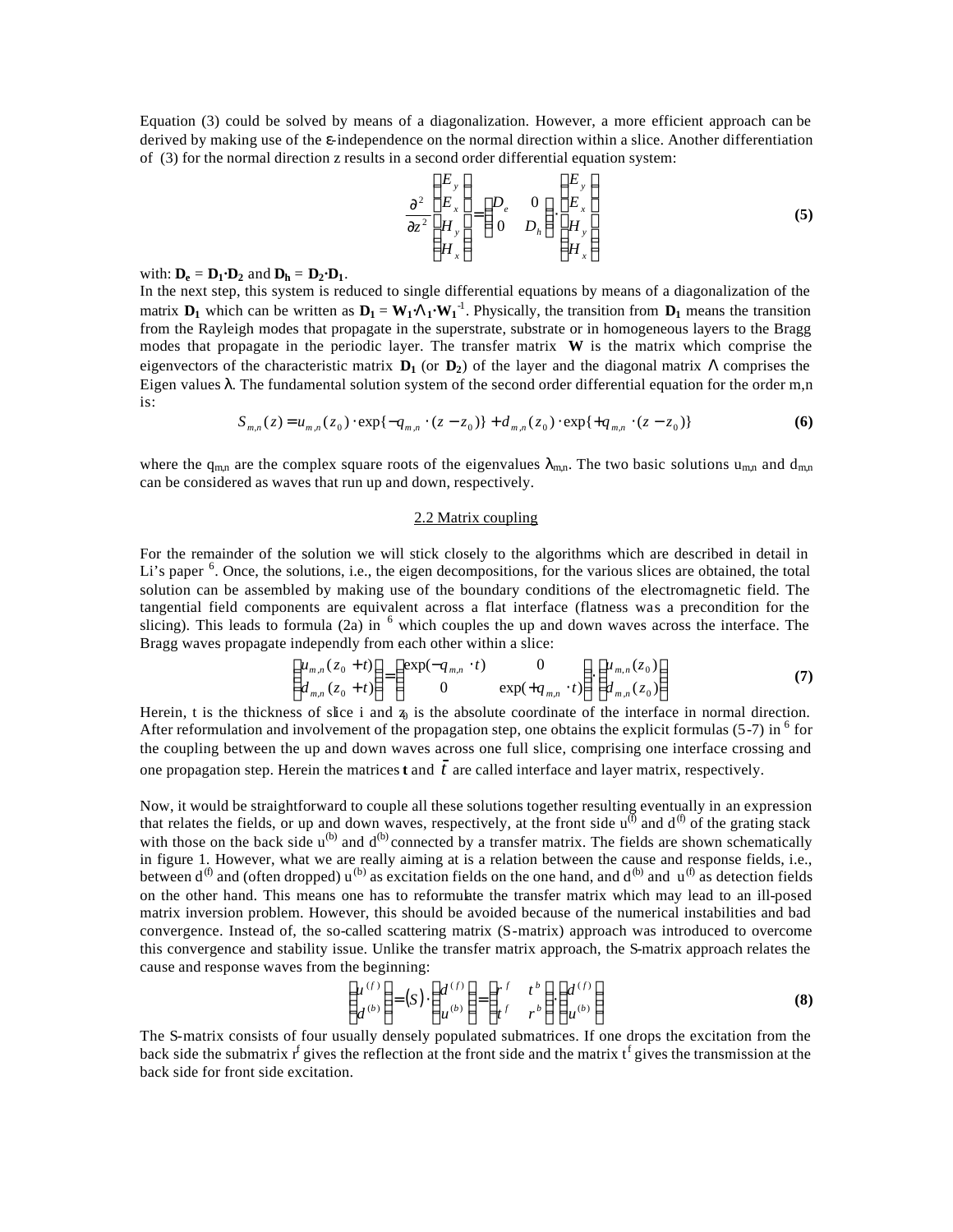

## **Figure 1:** Fields at the front and back side of a grating stack ( $d<sup>f</sup>$  and  $u<sup>b</sup>$  are cause waves whereas  $d<sup>b</sup>$ and u<sup>f</sup> are response waves)

In order to avoid the numerical problems connected with the reformulation of the transfer matrix, it is reasonable to start directly with the scattering matrix and couple layer by layer to the existing S-matrix. To this end, the scattering matrix has to be initialized appropriately, i.e.,  $\mathbf{r}^{\text{fb}} = \mathbf{0}$  and  $\mathbf{t}^{\text{fb}} = \mathbf{1}$ . The elementary scattering matrices for an interface and a layer, s and  $\bar{s}$  are given by the formulas (10a) through (12a) in Li Feng Li's paper <sup>6</sup>.

Finally, the diffraction efficiencies or ellipsometric parameters (such as tan  $\psi$  and cos  $\delta$ ) can be claculated from the corresponding elements of the submatrices  $\mathbf{r}^{\text{fb}}$  or  $\mathbf{t}^{\text{fb}}$ .

#### **3. EFFECTIVITY CONSIDERATIONS**

The computation complexity in modal methods is directly associated with the matrix size via the truncation number N. Because the Eigen decomposition and various matrix muliplications which are the most time consuming steps scale with  $N<sup>3</sup>$  the number of retained orders has a paramount impact on the computation speed. Unlike in 2D where we have only diffraction orders in one frequency dimension, there are diffraction order in two dimensions for crossed gratings. Based on this, the expected computation complexity increase for 3D related to 2D is 2 to 3 magnitude. In this study, some measures in algorithm and computation optimization are used to reduce the computation time in 3D. All in all, reasonable computation times can be achieved by making use of the opportunities given by physics and modern computing sciences.

#### **4. MODELING**

In this section, some simulations will be discussed that show both the correctness of the code as well as its universality. Actually, the accuracy of the modeling strongly impacts the accuracy of the whole ODP method. Therefore, it is essential to ensure the accuracy of the code. Moreover, simulations help to gain more insight into the applicability of a code. This shall be discussed with the two most important metrology related process situations namely the development inspection (DI) and the final inspection (FI). The target of the development inspection is to measure the developed photoresist profile whereas for the final inspection the etched profile is of interest. Moreover, the following simulations comprise both metrology hardware namely reflectometry with normal incidence and ellipsometry with oblique incidence.

#### 4.1 Slicing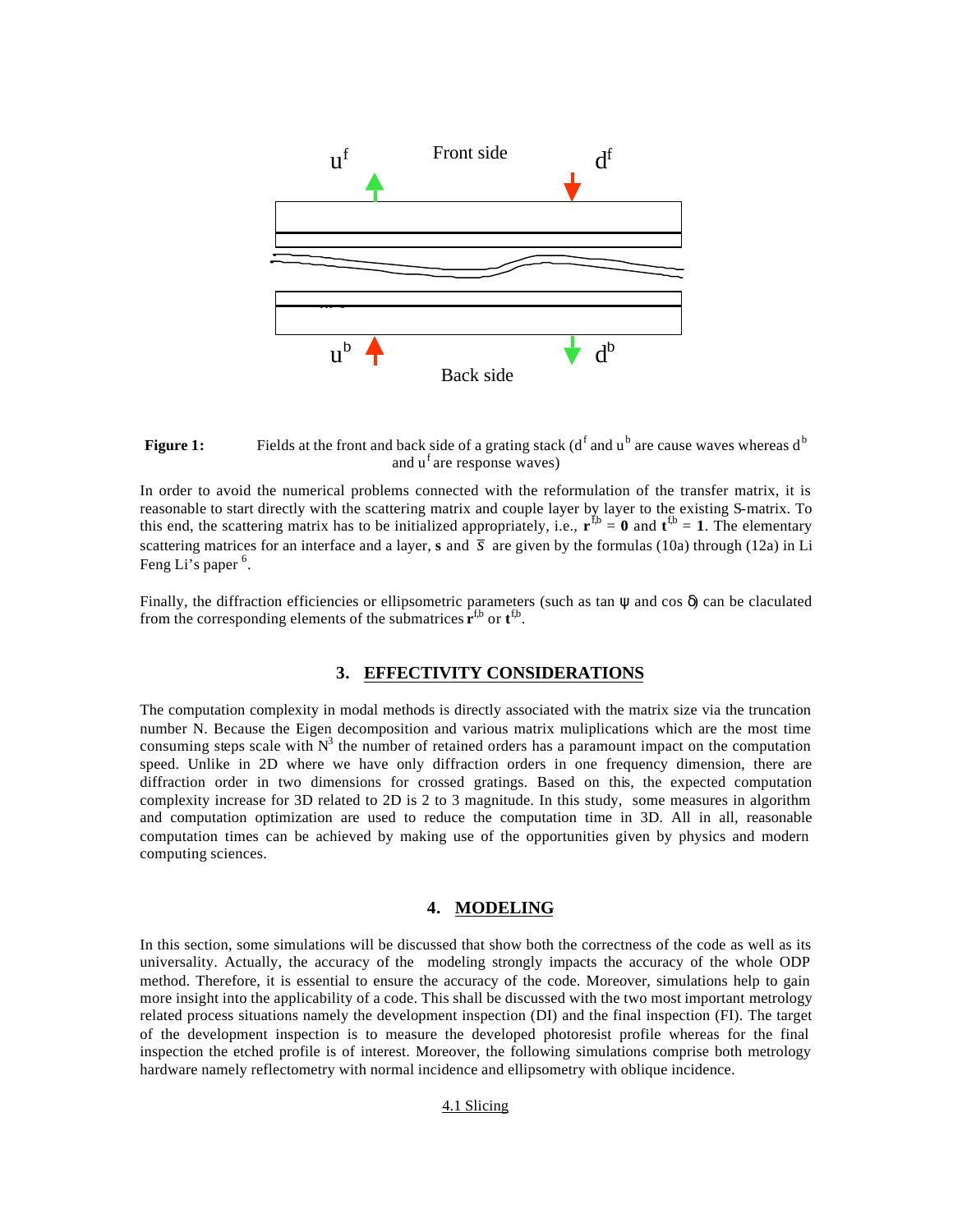The slicing criterion is one way for the validation of a RCWA implementation. Basically, the simulated diffraction efficiency should converge to a fixed value while increasing the number of slices that approximate a given geometry. Because of the electromagnetic boundary conditions, the slice thickness should be adapted to the slope of the profile, i.e., steep slopes need less slices and shallow slopes need more slices. An equal thickness for all slices results in the case of a constant slope such as a trapezoid or a cone. The code was tested with several related cases. One example was an array (period = 300 nm) of circular holes in PR being 150 nm in diameter (top) and having 80 degrees slope angle on a silicon substrate. The number of slices was gradually increased from 3 through 10 while the total depth of the holes was kep constant (300 nm). Figure 3a shows the diffraction efficiency versus the number of slices for the DI-case. Obviously, the signal converges towards 30.8% with increasing number of slices. Having a more close look at the relative change it can be found that the change is about 0.3% while going from 5 to 10 slices. Therefore, 5 slices might be enough to ensure an accurate result. This corresponds to a stepwidth of about 10.5 nm in lateral direction from one slice to the next one. A slicing criterion of about  $\lambda$  30 follows relative to the wavelength within the resist (500 nm/1.57) .



**Fig. 3a:** Zeroth order efficiency versus the number of slices for the DI reflectometry of a contact hole array

In addition to that, the ellipsometric DI situation with 65 degrees angle of incidence (AOI) was modeled. The resulting tan  $\psi$  and cos  $\delta$  are plotted in figure 3b. Unfortunately, the convergence with increasing slice number is worse compared to the reflectometer case. The reasons might be the oblique incidence and the increased sensitivity particular of the phase.



**Fig. 3b**: Tan ψ (LHS) and cos δ (RHS) versus the number of slices for the DI ellipsometry of a contact hole array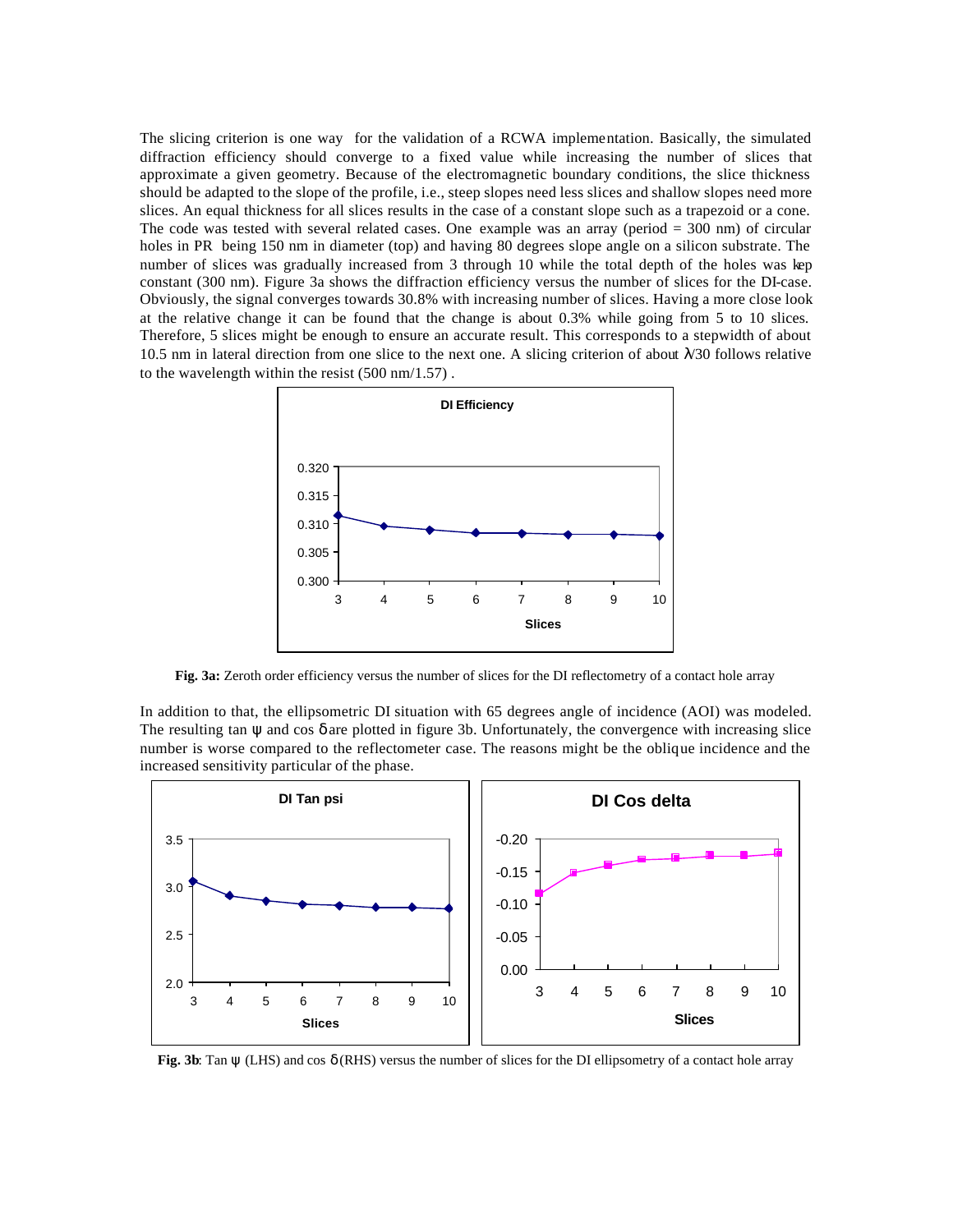Further work should be devoted to the estimation of the slcing criterion for the FI case. In any case, more slices will be necessary for the same geometry as in DI due to the much higher real part of the etched material (e.g. 4.3 for Si at 500 nm).

#### 4.2 Feature shape

A very important feature in photolithography is the patterning of contact holes. Rectangular shapes on the mask become rounded due to the transfer function of the stepper optics. In our algorithm, this was taken into account by means of a so-called rectangularity measure r that defines the deviation from a rectangle. The limits are  $r = 1$  (rectangle) and  $r = 0$  (ellipse). A visual impression is given in figure 4 that shows top down views for 3 different r-values.



A gradual change of the diffraction signal is expected while changing the shape of the features. It is of big interest of course, how sensitive the signal is with changing hole shape. To this end, a few simulations were performed. For the DI case, a contact hole array equal to that of subsection 4.1 was considered. The top view shape of the holes is changed from circular to quadratic. Figure 5 shows the diffraction efficiency (AOI =  $0^{\circ}$ ) and the ellipsometric signals (AOI =  $65^{\circ}$ ), respectively versus the rectangularity r. The conclusion from this plots is that first, the signals are sensitive to the shape and second, that the tan  $\psi$  gives the strongest relative change (about 20%).



**Fig. 5:** Zero order efficiency (LHS) and tan ψ and cos δ (RHS) versus the "rectangularity" of contact holes in PR (DI)

## **5. EXPERIMENTAL**

The first experiment we consider is a lithography patterning process. We have a resist/ARC/SiO2/Si stack. The patterning mask has 0.2μm/0.3μm space/hole gratings on a 50μmx50μm testing area. The grating is measured by the Sopra SE 300 spectroscopic ellipsometer. Fig 6 shows the fit between the silmulated and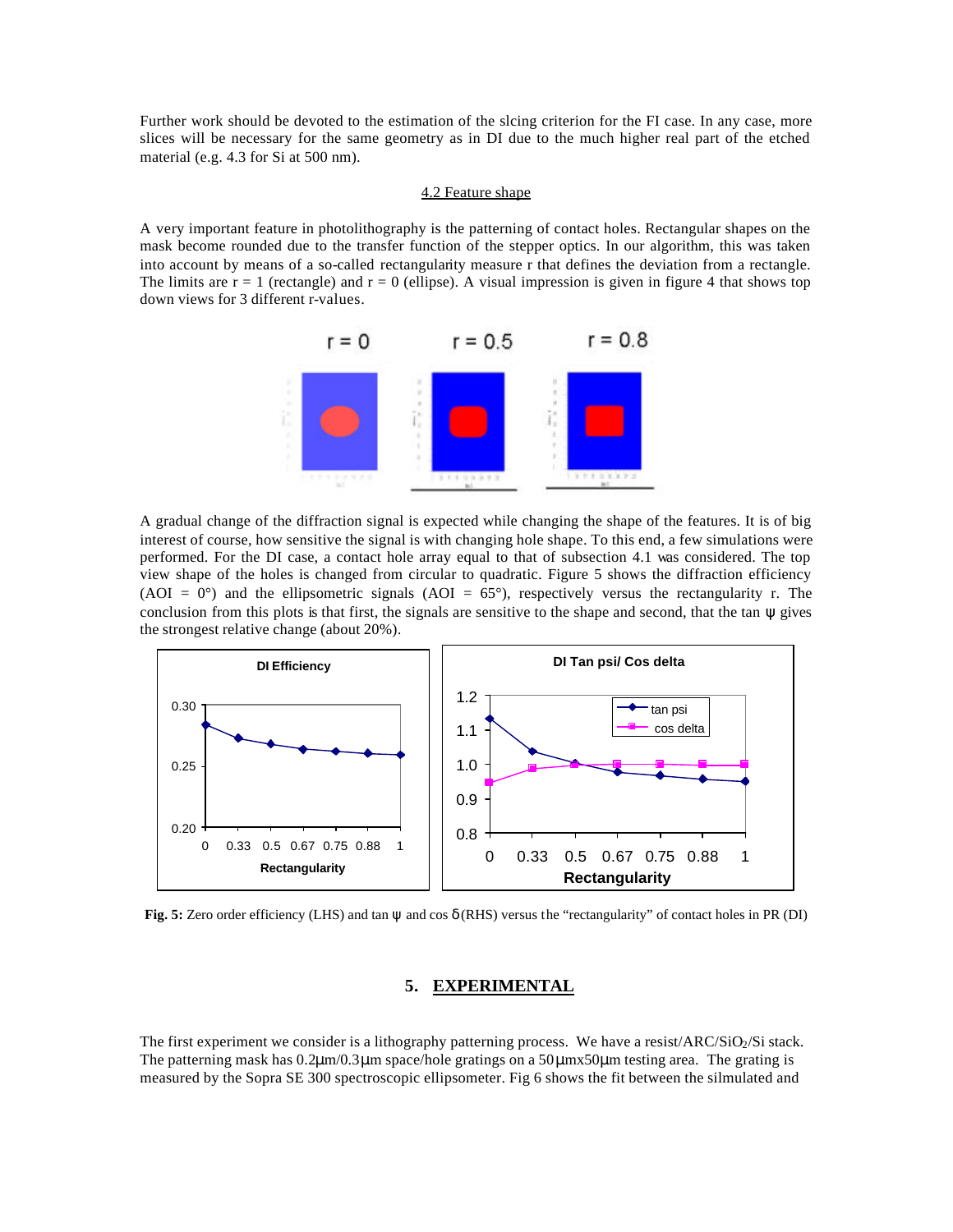measured signal. Fig 7 shows the corresponding contact hole profile and it comparison with the top-down CD-SEM image.



Fig. 6: Matching on the simulated and measured tanψ and cosδ for the lithography process**.**





**Middle CD = 233.1 nm**

Fig. 7: Extracted DI contact hole profile and its comparison with top -down CD-SEM image.

For the verification purpose, we also measured the has 0.2μm/0.3μm Line/Space patterns. Fig 8 shows the fit between the measured and simulated signals. The extracted profile matches the image from top-down CD-SEM.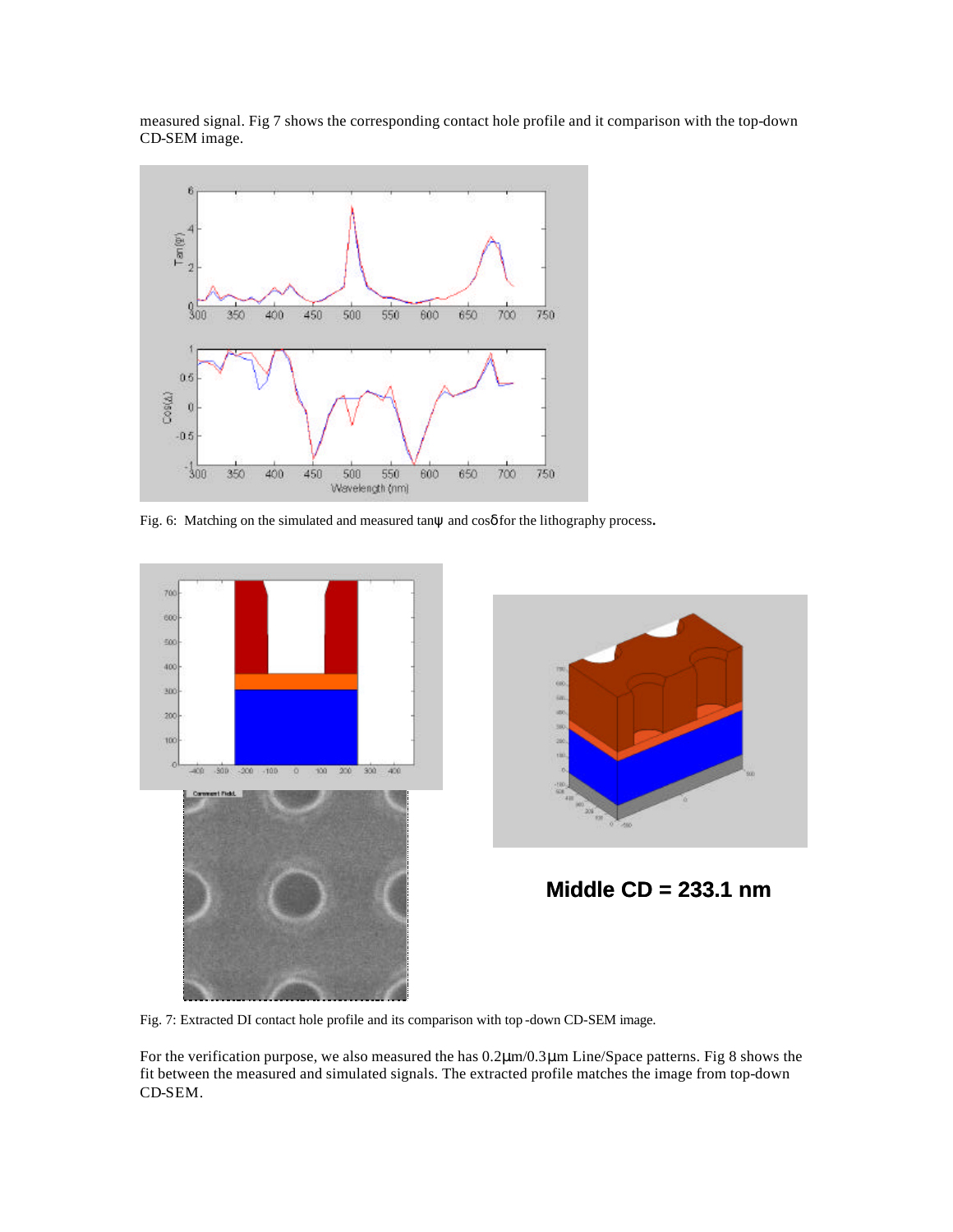

Fig. 8: Matching on the simulated and measured tanψ and cosδ for the 2D structure in lithography process and the corresponding profile.

The second experiment we consider is an etch process. We have a  $SiO<sub>2</sub>/Si$  stack. The patterning mask has 0.2μm/0.3μm space/hole gratings on a 50μmx50μm test area. Fig 9 shows the fit between the silmulated and measured signals. Fig 10 shows the corresponding contact hole profile and it comparison with the cross sectional SEM image.



Fig. 9: Matching on the simulated and measured tanψ and cosδ for the etch process.